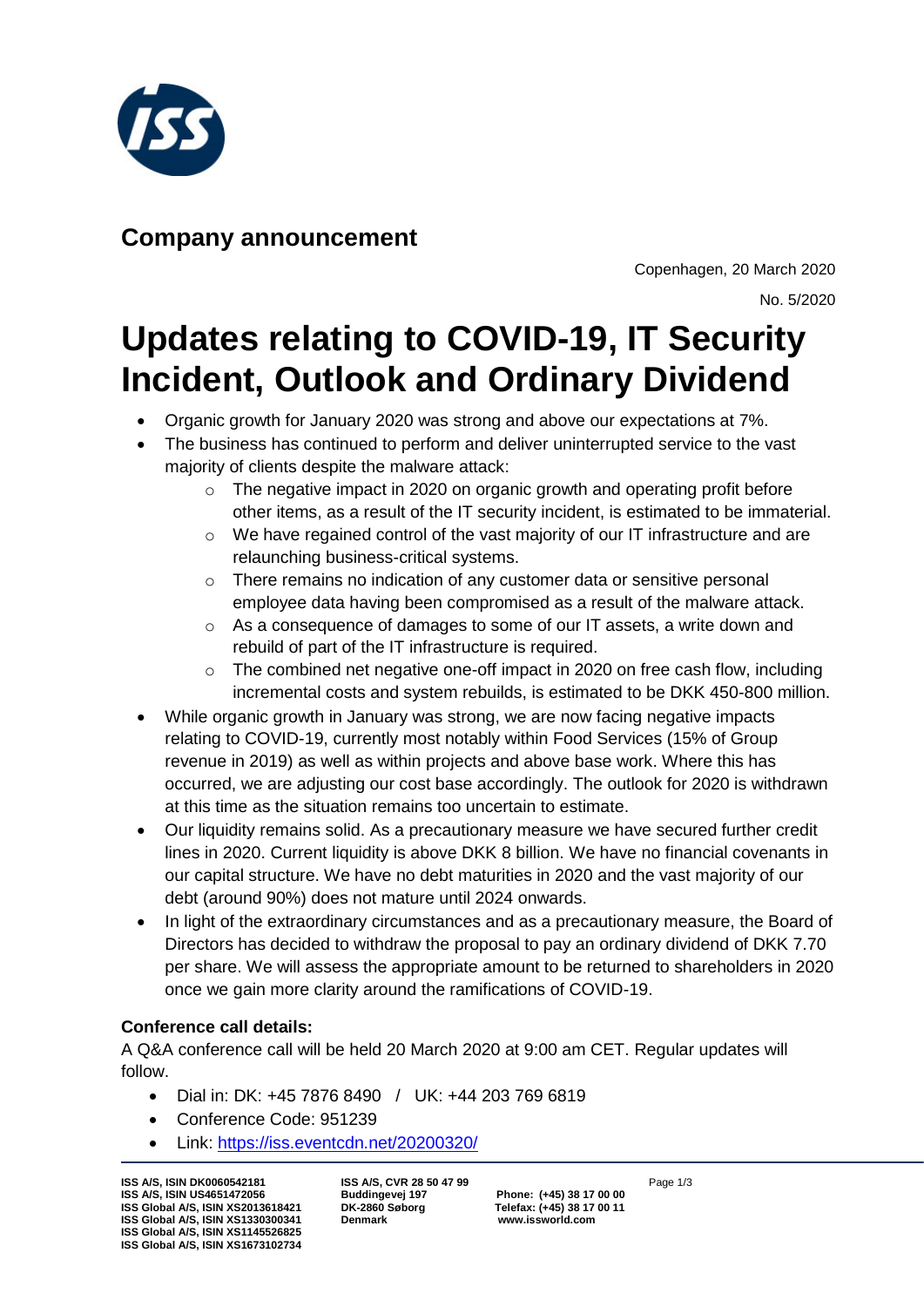#### Outlook for 2020 withdrawn as a result of COVID-19

Organic growth for January 2020 was strong and above our expectations at 7%. Although we had limited access to our IT systems as a result of the malware attack, we saw no indication of any significant impact from COVID-19 during February, with effects largely confined to Asia. However, the rapid escalation of containment measures during March 2020 is having a negative revenue and operating profit impact. As a result of the current elevated global uncertainties caused by COVID-19, we withdraw our outlook for 2020 pending further clarification of the market developments and the actual financial impact on our business.

While our operating margins are supported by contract clauses and a flexible cost structure, we are currently facing a reduced level of activity across many customer sites, currently most notably within Food Services (15% of Group revenue in 2019), as well as a reduction in the demand for projects and above base work. The situation varies greatly by geography, by customer segment and by service. We are in close dialogue with our customers and adapting accordingly within the framework of our contracts. Where demand for our services is impacted, we are adjusting our costs base while utilising any government support available.

Our priority is the safety and wellbeing of our people and our customers. In each country we have been implementing business continuity plans in line with local regulation and restrictions. We are adapting to a fast moving environment.

#### Withdrawal of proposal to pay ordinary dividend, as a precautionary measure

As a result of rapidly developing repercussion related to COVID-19 and the uncertainty this brings to our business and the global economy at large, the Board of Directors has, as a precautionary measure, decided to withdraw the proposal for paying an ordinary dividend of DKK 7.70 per share in connection with the Annual General Meeting on 2 April 2020.

In these extraordinary circumstances it is the prudent thing to do as we balance the needs of our employees, customers, suppliers, investors and other stakeholders. Once we gain more clarity around the situation created by COVID-19, we will assess the appropriate amount to be returned to shareholders in 2020, either as an extraordinary dividend or a share buy-back.

It is our intent to maintain a high level of liquidity, especially during uncertain times. As an additional precautionary measure, we have in 2020 secured extra liquidity lines which are fully undrawn. Current liquidity is above DKK 8 billion.

We have no financial covenants in our capital structure. We have no debt maturities in 2020 and the vast majority of our debt (around 90%) does not mature until 2024 onwards.

#### Update on IT security incident announced 19 February 2020

The nature of our business is to deliver services on customer sites, mainly through our people, and as such we have been able to continue our service delivery uninterrupted to the vast majority of customers. There is still no indication that any customer data or sensitive personal employee data has been compromised as a result of the malware attack.